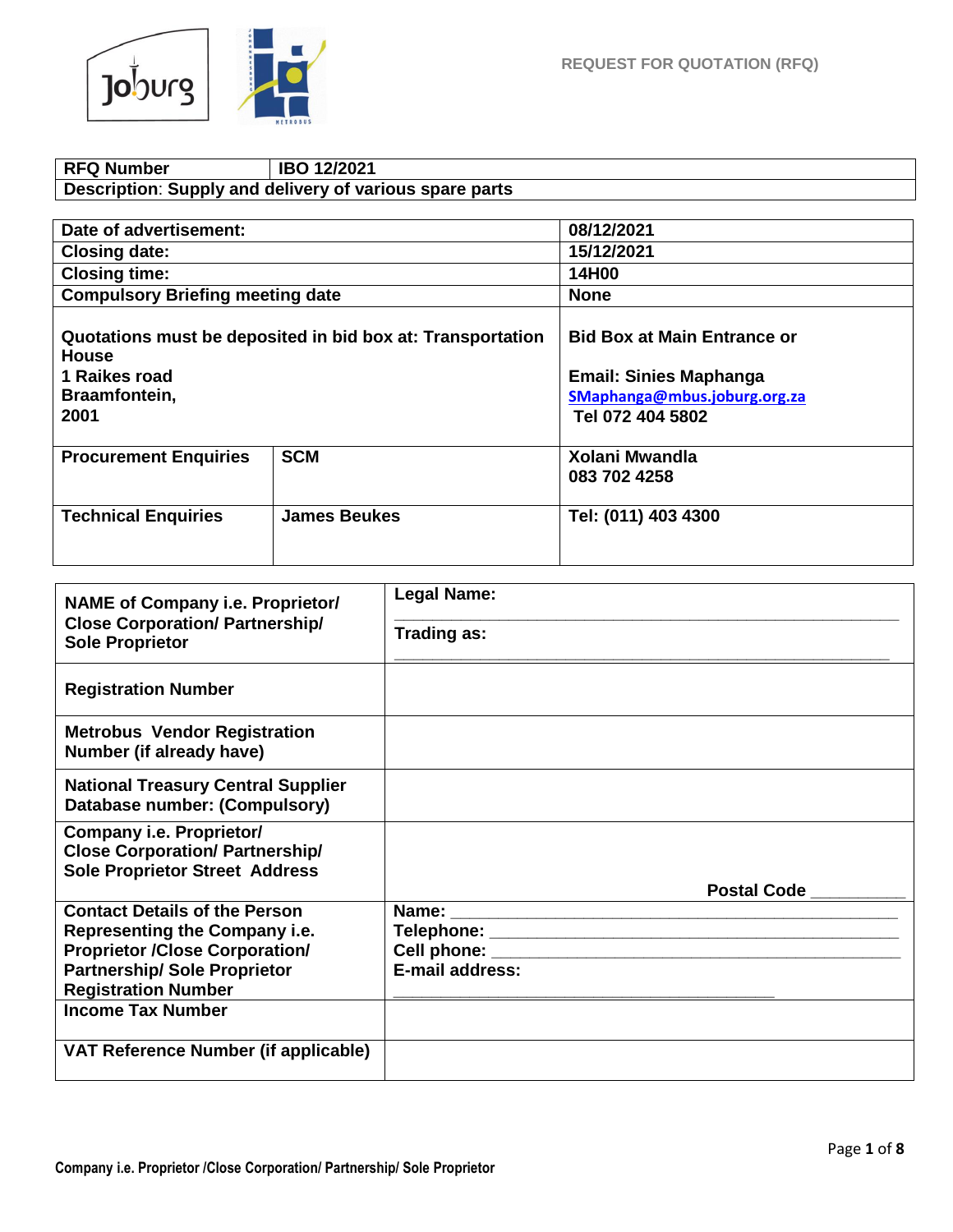

#### **MBD 4 DECLARATION OF INTEREST**

- 1. No bid will be accepted from persons in the service of the state<sup>1</sup>.
- 2. Any person, having a kinship with persons in the service of the state, including a blood relationship, may make an offer

or offers in terms of this invitation to bid. In view of possible allegations of favouritism, should the resulting bid, or part thereof, be awarded to persons connected with or related to persons in service of the state, it is required that the bidder or their authorised representative declare their position in relation to the evaluating/adjudicating authority.

**3 In order to give effect to the above, the following questionnaire must be completed and submitted with the bid.**

|     | 3.1 Full Name of Owner of the Bidding Entity:                                                                                                                           |
|-----|-------------------------------------------------------------------------------------------------------------------------------------------------------------------------|
|     | 3.2 Identity Number if applicable:                                                                                                                                      |
|     | 3.3 Position occupied in the Company (director, trustee, shareholder <sup>2</sup> ):                                                                                    |
|     |                                                                                                                                                                         |
|     | 3.5 Tax Reference Number:                                                                                                                                               |
|     | 3.6 VAT Registration Number:                                                                                                                                            |
|     | 3.7 The names of all directors/ trustees/ shareholders' members, their individual identity numbers and<br>state employee numbers must be indicated in paragraph 4 below |
|     | 3.8 Are you presently in the service of the state?<br><b>YES</b><br><b>NO</b><br>(Tick applicable box)                                                                  |
|     | 3.8.1 If yes, furnish particulars. ………………………………………………………………………                                                                                                          |
| 3.9 | Have you been in the service of the state for the past twelve months?<br>(Tick applicable box)<br><b>YES</b><br><b>NO</b>                                               |
|     | 3.9.1 If yes, furnish particulars                                                                                                                                       |
|     |                                                                                                                                                                         |

3.10 Do you have any relationship (close family member, partner or associate) with persons in the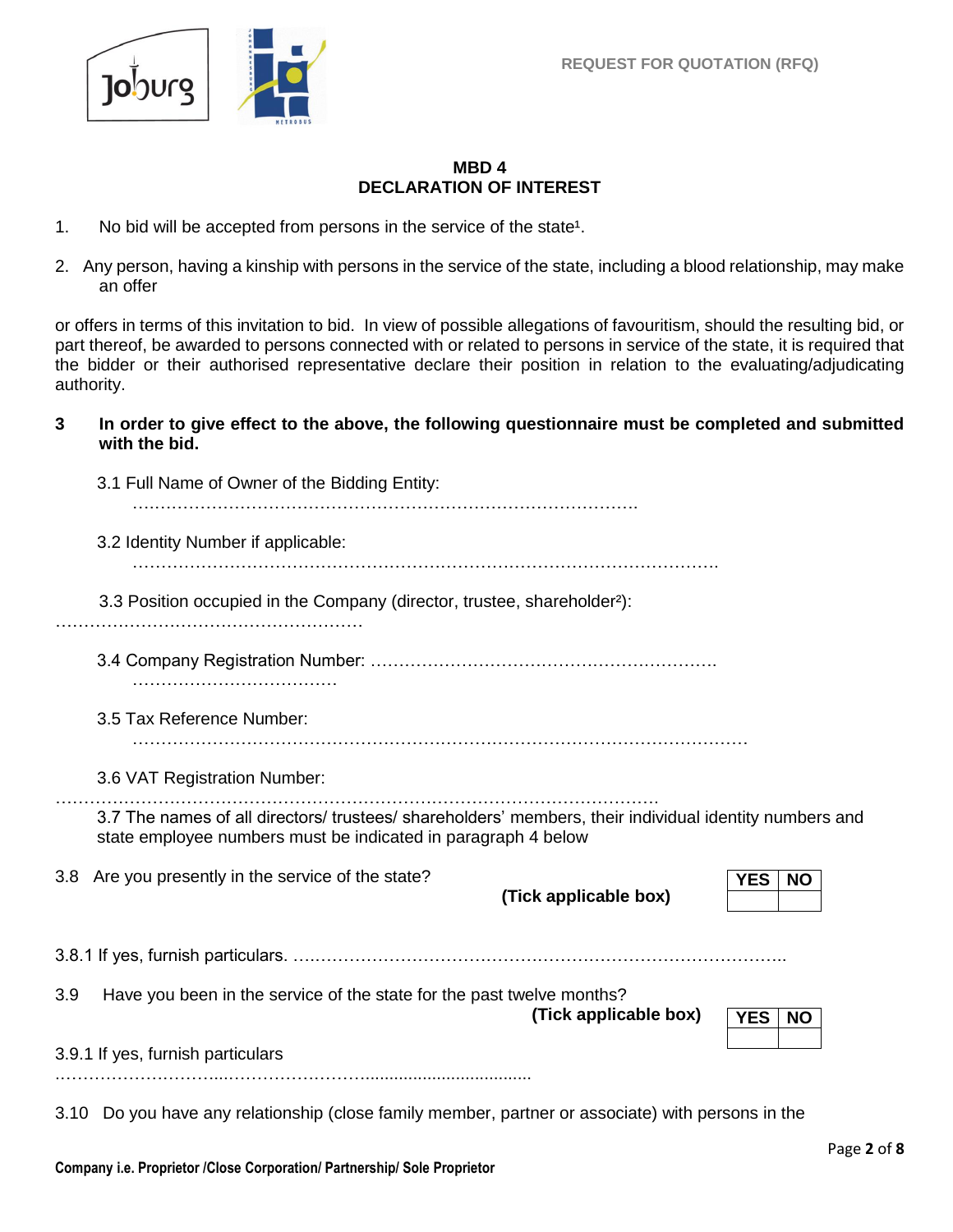

|                                                                                                                                                                                                                                                                 | (Tick applicable box)                                                                                  |  | <b>YES</b><br><b>NO</b>                         |      |  |
|-----------------------------------------------------------------------------------------------------------------------------------------------------------------------------------------------------------------------------------------------------------------|--------------------------------------------------------------------------------------------------------|--|-------------------------------------------------|------|--|
| 3.10.1 If yes, furnish particulars                                                                                                                                                                                                                              |                                                                                                        |  |                                                 |      |  |
| 3.11<br>and any                                                                                                                                                                                                                                                 | Are you aware of any relationship (close family member, partner or associate) between any other bidder |  |                                                 |      |  |
| persons in the service of the state who may be involved with the evaluation and or adjudication of this bid?                                                                                                                                                    | (Tick applicable box)                                                                                  |  | <b>YES</b><br><b>NO</b>                         |      |  |
|                                                                                                                                                                                                                                                                 |                                                                                                        |  |                                                 |      |  |
| 3.12 Are any of the company's directors, trustees, managers, principle shareholders or stakeholders<br>in the service of the state?                                                                                                                             |                                                                                                        |  |                                                 |      |  |
|                                                                                                                                                                                                                                                                 | (Tick applicable box)                                                                                  |  | YES  <br><b>NO</b>                              |      |  |
| 3.12.1 If yes, furnish particulars                                                                                                                                                                                                                              |                                                                                                        |  |                                                 |      |  |
| 3.13 Are any spouse, child or parent of the company's directors trustees, managers, principle shareholders or<br>stakeholders in service of the state?                                                                                                          |                                                                                                        |  |                                                 |      |  |
|                                                                                                                                                                                                                                                                 | (Tick applicable                                                                                       |  | <b>YES</b><br><b>NO</b>                         | box) |  |
| 3.13.1 If yes, furnish particulars                                                                                                                                                                                                                              |                                                                                                        |  |                                                 |      |  |
| 3.14 Do you or any of the directors, trustees, managers, principle shareholders, or stakeholders of this<br>company have any interest in any other related companies or business whether or not they are bidding for this<br>contract?<br>(Tick applicable box) |                                                                                                        |  |                                                 |      |  |
|                                                                                                                                                                                                                                                                 |                                                                                                        |  | <b>YES</b><br><b>NO</b>                         |      |  |
| 3.14.1 If yes, furnish particulars:                                                                                                                                                                                                                             |                                                                                                        |  |                                                 |      |  |
| Full details of directors / trustees / members / shareholders. (Attach for additional members)<br>4.                                                                                                                                                            |                                                                                                        |  |                                                 |      |  |
| <b>Full Name</b>                                                                                                                                                                                                                                                | <b>Identity Number</b>                                                                                 |  | <b>State Employee Number</b><br>(If applicable) |      |  |

service of the state and who may be involved with the evaluation and or adjudication of this bid?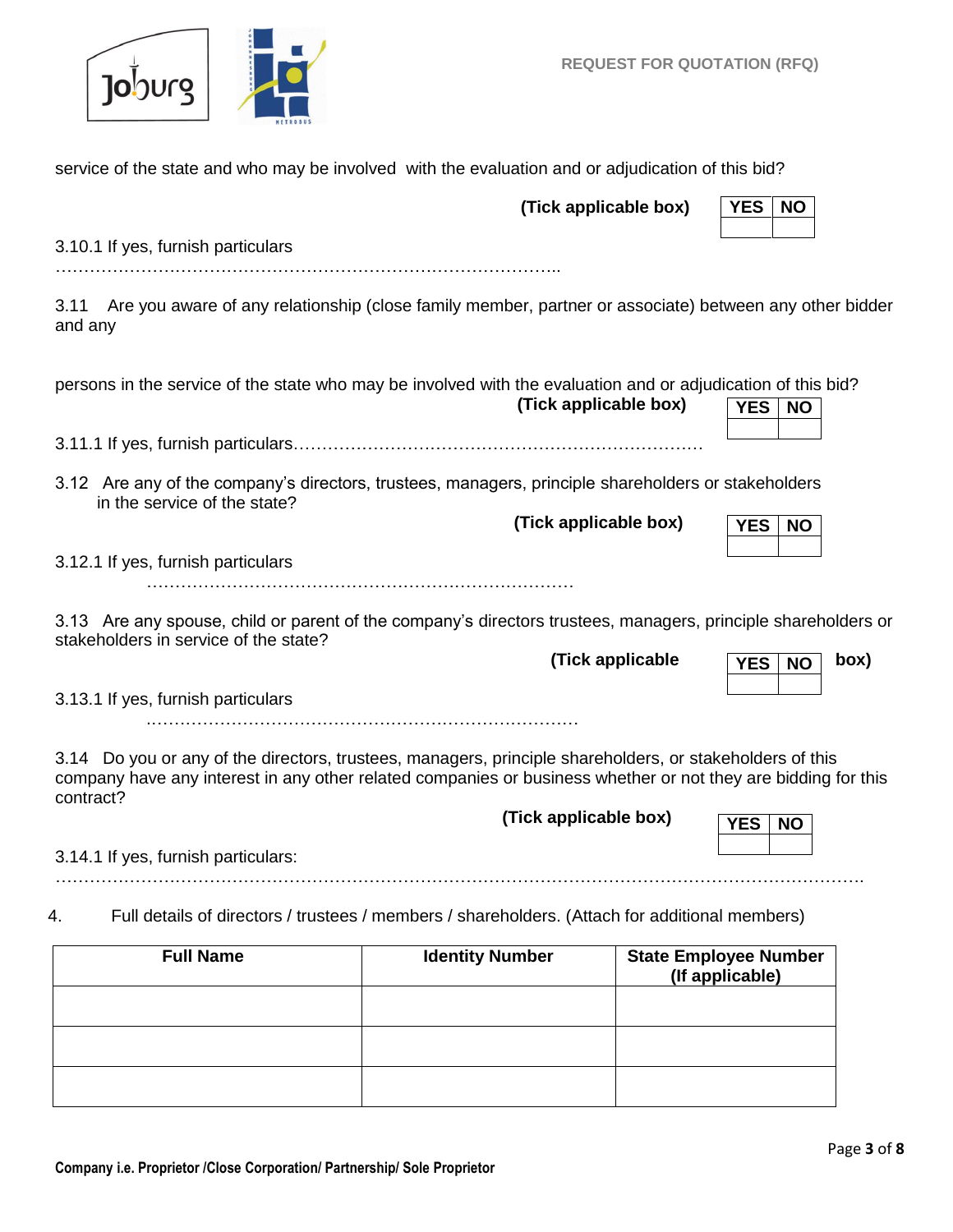

**<sup>1</sup>MSCM Regulations: "in the service of the state" means to be –** 

- (a) a member of  $-$  (i) any municipal council; (ii) any provincial legislature; or (iii) the national Assembly or the national Council of provinces;
- (b) a member of the board of directors of any municipal entity;
- (c) an official of any municipality or municipal entity;
- (d) an employee of any national or provincial department, national or provincial public entity or constitutional institution within the meaning of the Public Finance Management Act, 1999 (Act No.1 of 1999);
- (e) a member of the accounting authority of any national or provincial public entity; or
- (f) an employee of Parliament or a provincial legislature.

² Shareholder" means a person who owns shares in the company and is actively involved in the management of the company or business and exercises control over the company.

# **DECLARATION OF BIDDER'S PAST SUPPLY CHAIN MANAGEMENT PRACTICES (MBD8)**

- 1. This Municipal Bidding Document must form part of all bids invited.
- 2. It serves as a declaration to be used by municipalities and municipal entities in ensuring that when goods and services are being procured, all reasonable steps are taken to combat the abuse of the supply chain management system.
- 3. The bid of any bidder may be rejected if that bidder, or any of its directors have:
- a. abused the municipality's / municipal entity's supply chain management system or committed any improper conduct in relation to such system;
- b. been convicted for fraud or corruption during the past five years;
- c. wilfully neglected, reneged on or failed to comply with any government, municipal or other public sector contract during the past five years; or
- d. been listed in the Register for Tender Defaulters in terms of section 29 of the Prevention and Combating of Corrupt Activities Act (No 12 of 2004).
- **4. In order to give effect to the above, the following questionnaire must be completed and submitted with the bid. (tick applicable box).**

| <b>Item</b> | Question                                                                                                                                                                           | Yes | No  |
|-------------|------------------------------------------------------------------------------------------------------------------------------------------------------------------------------------|-----|-----|
| 4.1         | Is the bidder or any of its directors listed on the National Treasury's<br>database as a company or person prohibited from doing business<br>with the public sector?               | Yes | No. |
|             | (Companies or persons who are listed on this database were<br>informed in writing of this restriction by the National Treasury after<br>the audi alteram partem rule was applied). |     |     |
| 4.1.1       | If so, furnish particulars:                                                                                                                                                        |     |     |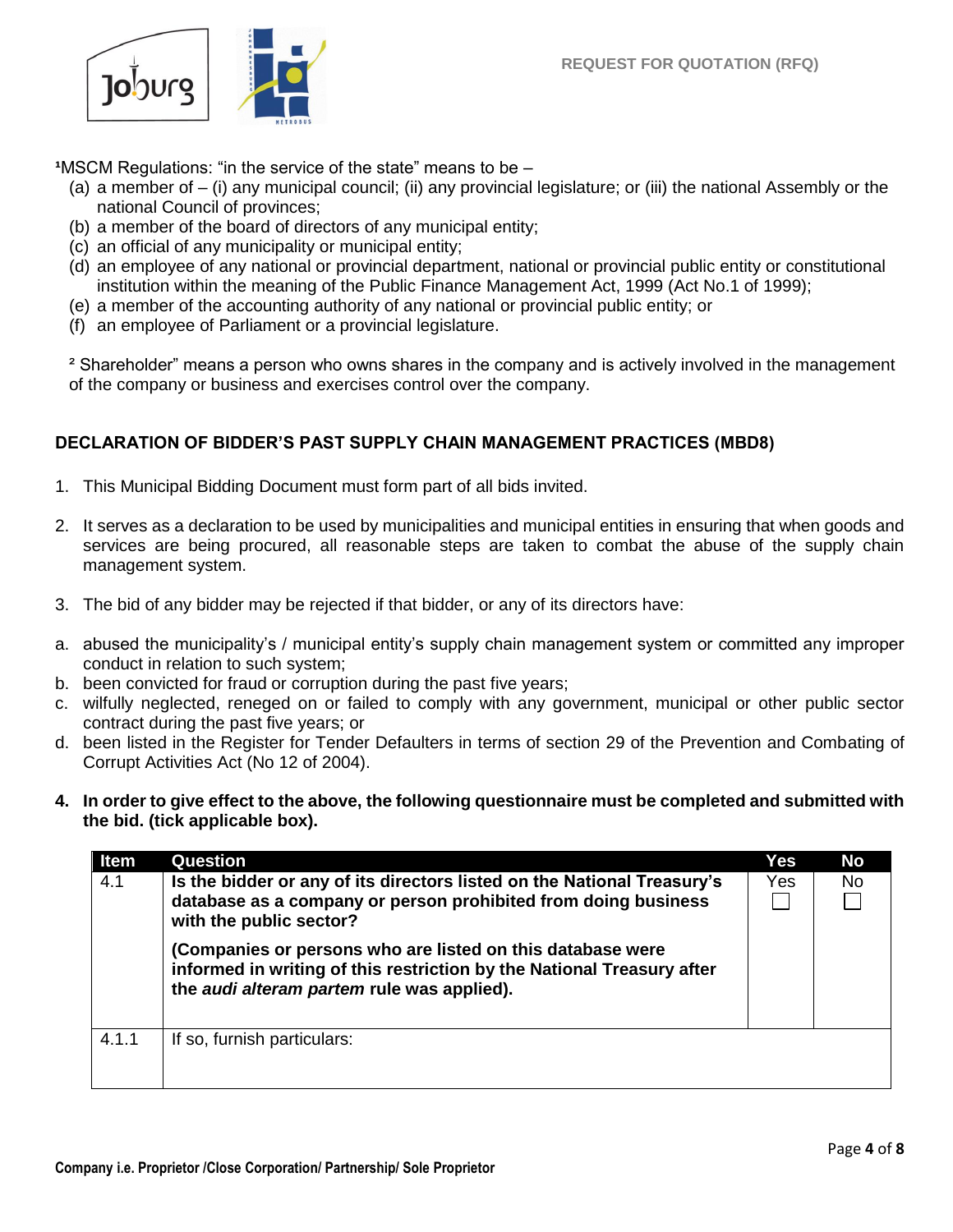

| 4.2   | Is the bidder or any of its directors listed on the Register for Tender<br>Defaulters in terms of section 29 of the Prevention and Combating of<br>Corrupt Activities Act (No 12 of 2004)?                                                          | Yes        | <b>No</b> |
|-------|-----------------------------------------------------------------------------------------------------------------------------------------------------------------------------------------------------------------------------------------------------|------------|-----------|
|       | (To access this Register enter the National Treasury's website,<br>www.treasury.gov.za, click on the icon "Register for Tender<br>Defaulters" or submit your written request for a hard copy of the<br>Register to facsimile number (012) 3265445). |            |           |
| 4.2.1 | If so, furnish particulars:                                                                                                                                                                                                                         |            |           |
| 4.3   | Was the bidder or any of its directors convicted by a court of law<br>(including a court of law outside the Republic of South Africa) for<br>fraud or corruption during the past five years?                                                        | Yes        | No        |
| 4.3.1 | If so, furnish particulars:                                                                                                                                                                                                                         |            |           |
|       |                                                                                                                                                                                                                                                     |            |           |
| Item  | <b>Question</b>                                                                                                                                                                                                                                     | <b>Yes</b> | <b>No</b> |
| 4.4   | Does the bidder or any of its directors owe any municipal rates and taxes<br>or municipal charges to the municipality / municipal entity, or to any other<br>municipality / municipal entity, that is in arrears for more than three<br>months?     | Yes        | <b>No</b> |
| 4.4.1 | If so, furnish particulars:                                                                                                                                                                                                                         |            |           |
| 4.5   | Was any contract between the bidder and the municipality / municipal<br>entity or any other organ of state terminated during the past five years<br>on account of failure to perform on or comply with the contract?                                | Yes        | No        |

## **CERTIFICATION**

**I, THE UNDERSIGNED (NAME) ………………………………………………………………………………**

**CERTIFY THAT THE INFORMATION FURNISHED ON THIS DECLARATION FORM IS CORRECT.**

**I ACCEPT THAT THE STATE AND/OR THE EMM MAY ACT AGAINST ME SHOULD THIS DECLARATION PROVE TO BE FALSE.**

………………………………….. …………………………………….. **Signature Date** 

| <b>Name of Bidding Entity</b> |
|-------------------------------|

 **Capacity Name of Bidding Entity**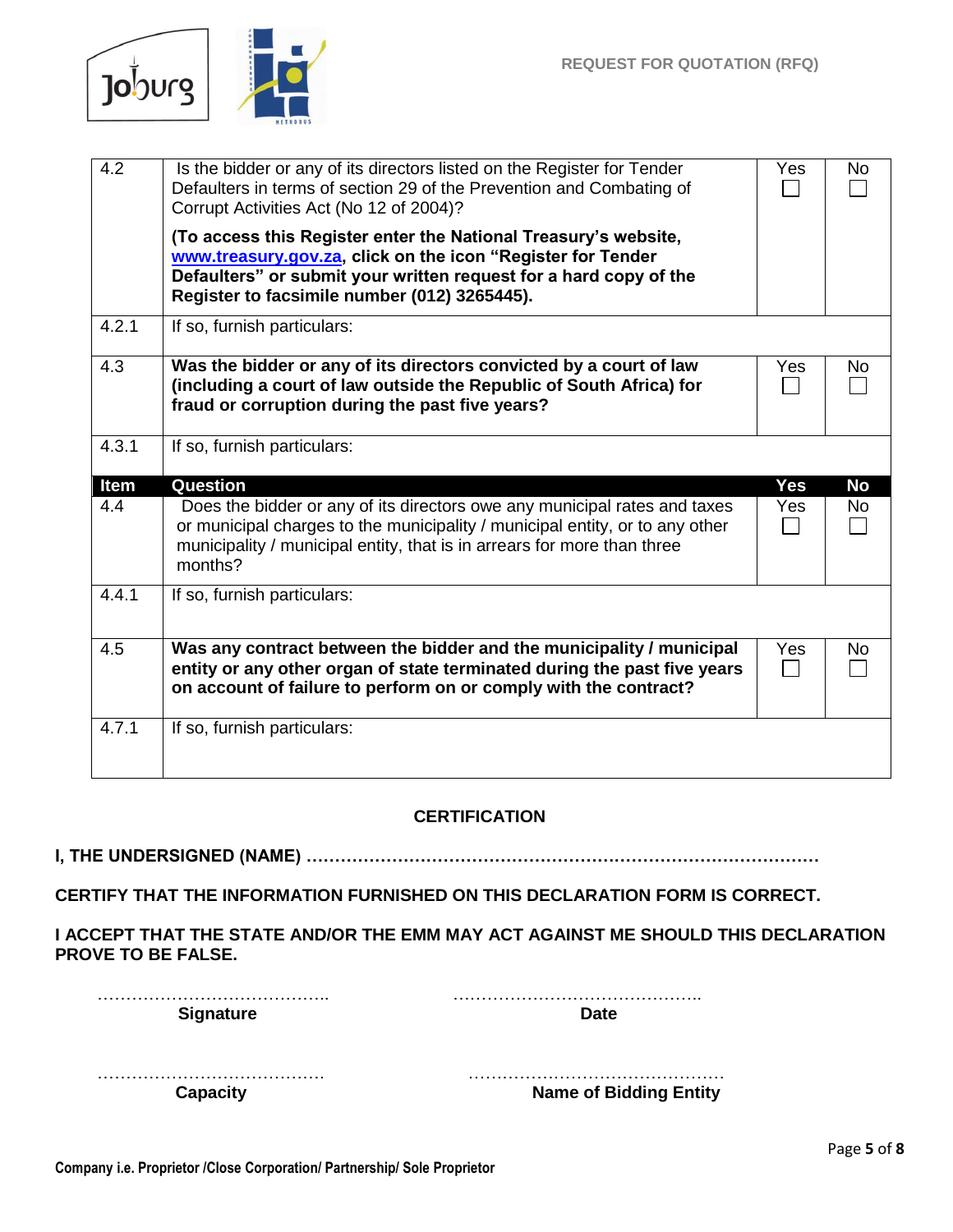

#### **CERTIFICATE OF INDEPENDENT BID DETERMINATION (MBD 9)**

- 1. This Form "I" must form part of all bids<sup>1</sup> invited.
- 2. Section 4 (1) (b) (iii) of the Competition Act No. 89 of 1998, as amended, prohibits an agreement between, or concerted practice by, firms, or a decision by an association of firms, if it is between parties in a horizontal relationship and if it involves collusive bidding (or bid rigging).² Collusive bidding is a *pe se* prohibition meaning that it cannot be justified under any grounds.
- 3. Municipal Supply Regulation 38 (1) prescribes that a supply chain management policy must provide measures for the combating of abuse of the supply chain management system, and must enable the accounting officer, among others, to:
- a. take all reasonable steps to prevent such abuse;
- b. reject the bid of any bidder if that bidder or any of its directors has abused the supply chain management system of the municipality or municipal entity or has committed any improper conduct in relation to such system; and
- c. cancel a contract awarded to a person if the person committed any corrupt or fraudulent act during the bidding process or the execution of the contract.
- 4. This Form "I" serves as a certificate of declaration that would be used by institutions to ensure that, when bids are considered, reasonable steps are taken to prevent any form of bid-rigging.
- 5. In order to give effect to the above, the attached Certificate of Bid Determination must be completed and submitted with the bid:

#### **CERTIFICATE OF INDEPENDENT BID DETERMINATION (MBD 9)**

I, the undersigned, in submitting the accompanying bid:

(Bid Number and Description)

\_\_\_\_\_\_\_\_\_\_\_\_\_\_\_\_\_\_\_\_\_\_\_\_\_\_\_\_\_\_\_\_\_\_\_\_\_\_\_\_\_\_\_\_\_\_\_\_\_\_\_\_\_\_\_\_\_\_\_\_\_\_\_\_\_\_\_\_\_\_\_\_\_\_\_\_\_\_\_\_\_\_\_\_\_\_

in response to the invitation for the bid made by: **Metrobus**

do hereby make the following statements that I certify to be true and complete in every respect:

I certify, on behalf of:

\_\_\_\_\_\_\_\_\_\_\_\_\_\_\_\_\_\_\_\_\_\_\_\_\_\_\_\_\_\_\_\_\_\_\_\_\_\_\_\_\_\_\_\_\_\_\_\_\_\_\_\_\_\_\_\_\_\_\_\_\_\_\_\_\_\_\_\_\_\_\_\_\_\_\_ that: (Name of Bidder)

- 1. I have read and I understand the contents of this Certificate;
- 2. I understand that the accompanying bid will be disqualified if this Certificate is found not to be true and complete in every respect;
- 3. I am authorized by the bidder to sign this Certificate, and to submit the accompanying bid, on behalf of the bidder;
- 4. Each person whose signature appears on the accompanying bid has been authorized by the bidder to determine the terms of, and to sign, the bid, on behalf of the bidder;
- 5. For the purposes of this Certificate and the accompanying bid, I understand that the word "competitor" shall include any individual or organization, other than the bidder, whether or not affiliated with the bidder, who:
- (a) has been requested to submit a bid in response to this bid invitation;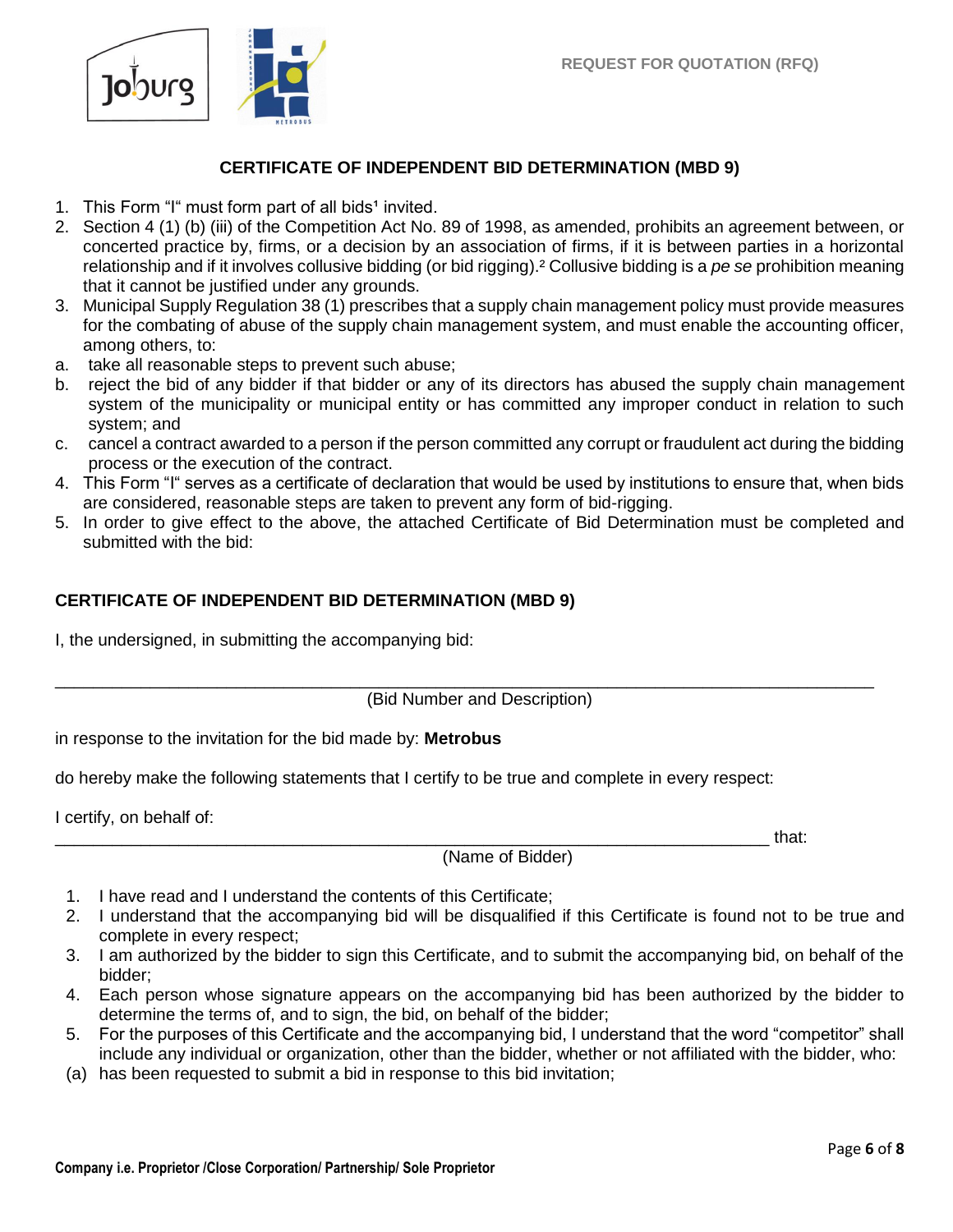

- (b) could potentially submit a bid in response to this bid invitation, based on their qualifications, abilities or experience; and
- (c) provides the same goods and services as the bidder and/or is in the same line of business as the bidder 6. The bidder has arrived at the accompanying bid independently from, and without consultation, communication, agreement or arrangement with any competitor. However communication between partners in a joint venture or consortium<sup>3</sup> will not be construed as collusive bidding.
- 7. In particular, without limiting the generality of paragraphs 6 above, there has been no consultation, communication, agreement or arrangement with any competitor regarding: a) prices;
	- b) geographical area where product or service will be rendered (market allocation)
	- c) methods, factors or formulas used to calculate prices;
	- d) the intention or decision to submit or not to submit, a bid;
	- e) the submission of a bid which does not meet the specifications and conditions of the bid; or
	- f) bidding with the intention not to win the bid.
- 8. In addition, there have been no consultations, communications, agreements or arrangements with any competitor regarding the quality, quantity, specifications and conditions or delivery particulars of the products or services to which this bid invitation relates.
- 9. The terms of the accompanying bid have not been, and will not be, disclosed by the bidder, directly or indirectly, to any competitor, prior to the date and time of the official bid opening or of the awarding of the contract.
- 10. I am aware that, in addition and without prejudice to any other remedy provided to combat any restrictive practices related to bids and contracts, bids that are suspicious will be reported to the Competition Commission for investigation and possible imposition of administrative penalties in terms of section 59 of the Competition Act No. 89 of 1998 and or may be reported to the National Prosecuting Authority (NPA) for criminal investigation and or may be restricted from conducting business with the public sector for a period not exceeding ten (10) years in terms of the Prevention and Combating of Corrupt Activities Act No. 12 of 2004 or any other applicable legislation.

………………………………………………… ………………………………… Signature Date **Date** 

…………………………………………………. ………………………………… Full Names of Person Representing Company Position in Company